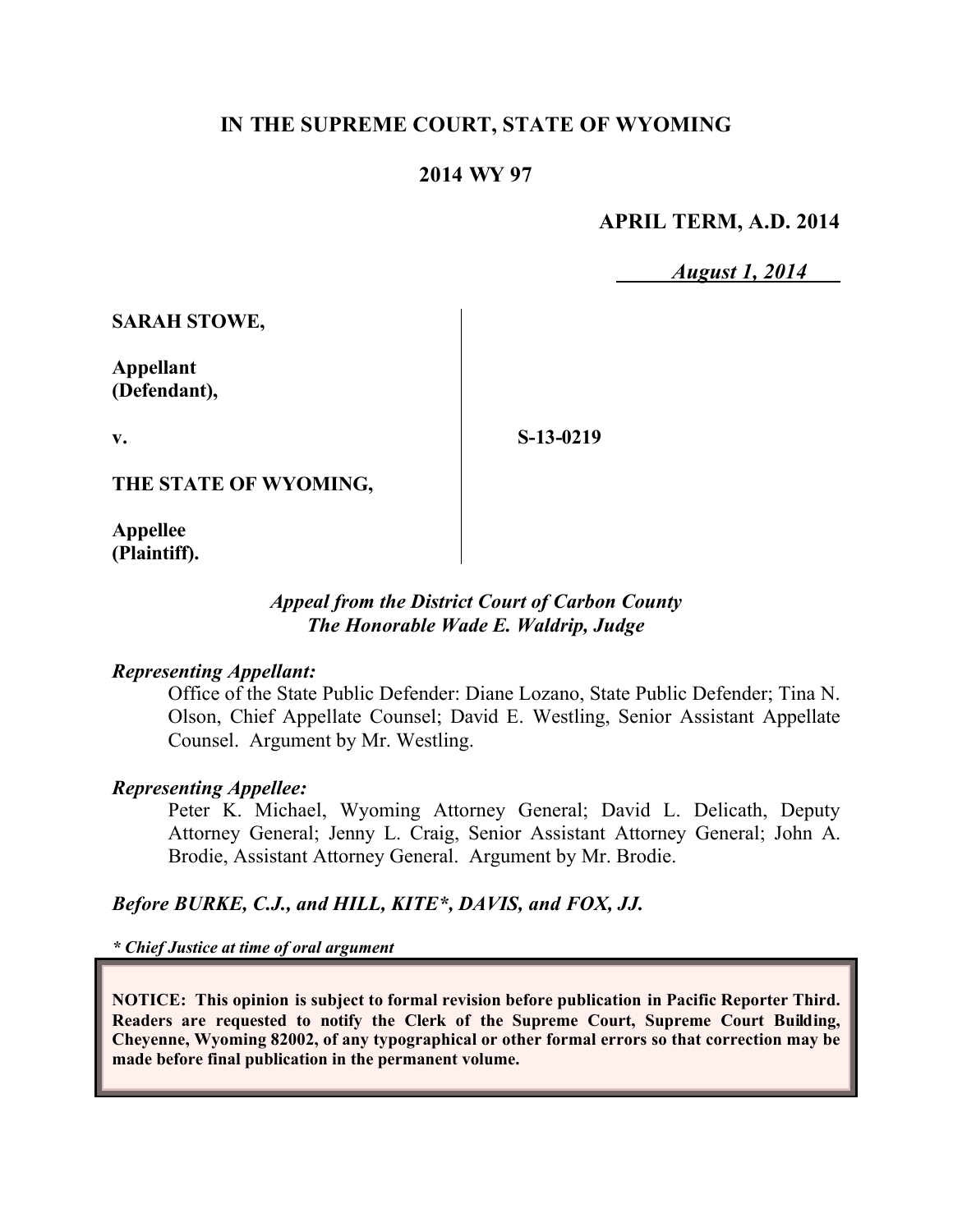**DAVIS**, Justice.

 $\overline{a}$ 

[ $[1]$ ] Sarah Stowe entered a conditional nolo contendere<sup>1</sup> plea to a felony charge of fourth-offense driving while under the influence of alcohol, reserving the right to appeal the district court's denial of her motion to suppress evidence. We affirm.

### **ISSUES**

[¶2] Stowe contends that the results of a urine alcohol test should have been suppressed for two reasons:

> 1. Her urine was collected pursuant to an arrest that was unlawful because the arresting officer lacked probable cause to believe that she had been driving while intoxicated.

> 2. The result of her urinalysis was invalid because it was collected from a catheter in a manner that is contrary to the methods approved by the State Department of Health.

### **FACTS**

[¶3] During the early morning hours of November 24, 2011, Stowe left Laramie and drove with her seven-year-old daughter toward their home in Casper. Approximately eighteen miles north of Medicine Bow on a dry Wyoming Highway 487, her vehicle crossed the southbound lane and ran off the west side of the road. It travelled three hundred and eighteen feet and rolled twice before coming to a stop.

[¶4] A passerby drove the two northward from Carbon County into Natrona County until he obtained cellular phone service that allowed him to contact law enforcement and emergency medical services. He met two Natrona County deputy sheriffs, Corporal Cohee and Deputy Olson, as well as two ambulances, at the intersection with Wyoming Highway 220.

[¶5] At approximately 3:40 a.m., the Highway Patrol dispatched Casper-based State Trooper Adam Bruning to investigate the accident. The ambulances carrying Stowe and her daughter were en route to the Wyoming Medical Center in Casper by the time the trooper reached the Highway 487 intersection, where he spoke with the man who had

<sup>&</sup>lt;sup>1</sup> A nolo contendere, or "no contest", plea has the same effect as a guilty plea in a criminal case, but it cannot be used as an admission in a later civil action based on the act for which the defendant was prosecuted. *Black's Law Dictionary* 1209 (10<sup>th</sup> ed. 2014). Wyoming Rule of Criminal Procedure  $11(a)(2)$  provides that, with court approval and prosecutorial consent, a defendant may enter a conditional guilty or nolo contendere plea and reserve the right to seek appellate review of an adverse ruling on a specified pretrial motion. If she prevails on appeal, she may withdraw her plea.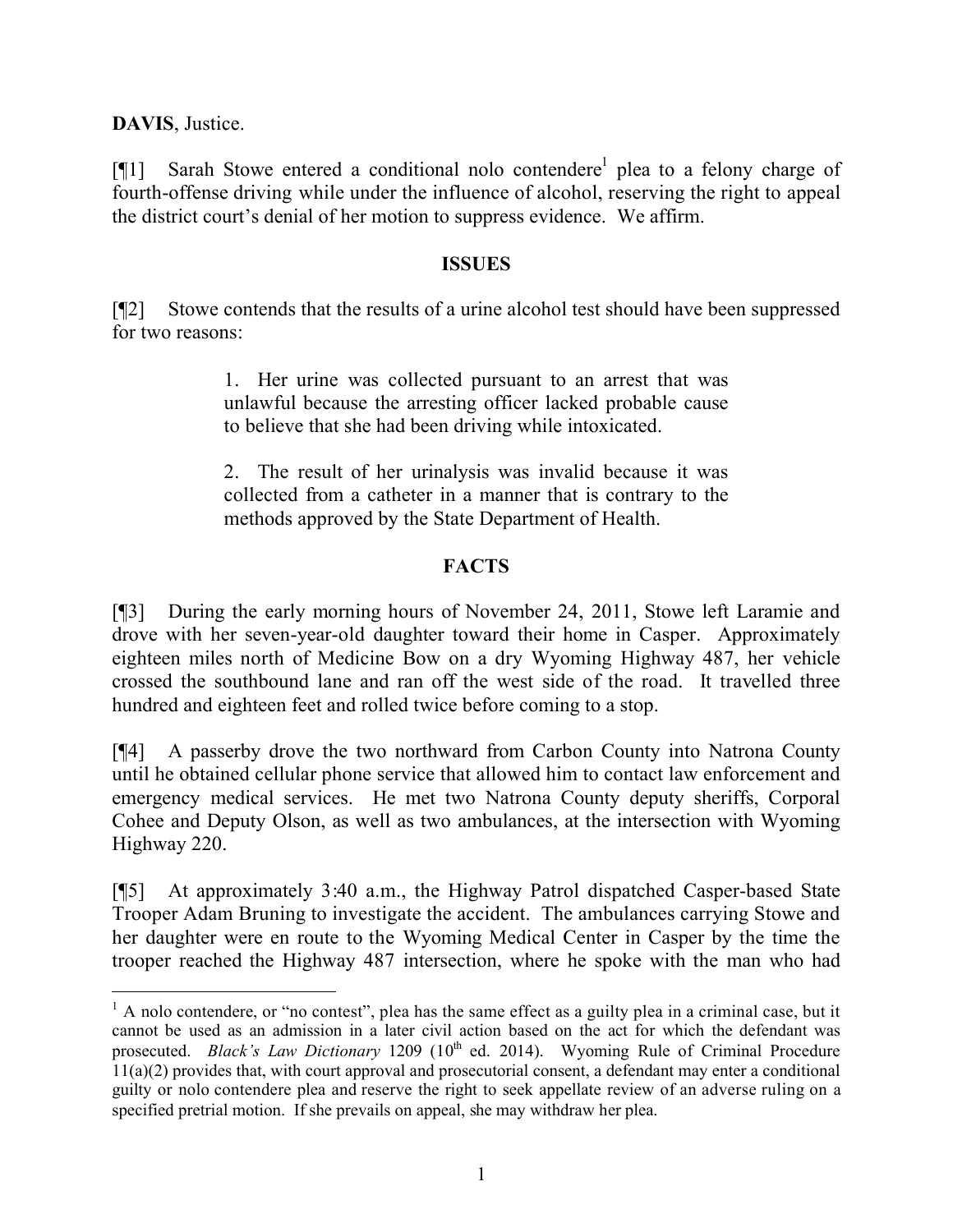driven Stowe and her daughter there and the two deputies. The Good Samaritan briefly described the scene of the single vehicle rollover, and Corporal Cohee told Trooper Bruning about her conversation with Stowe prior to the departure of the ambulances. She observed that Stowe slurred her words and gave off the overpowering odor of an alcoholic beverage. When Stowe first explained the cause of the accident, she told Cohee that she had swerved to avoid hitting a deer. She later told the corporal she had swerved to avoid a rabbit.

[¶6] Believing that there was probable cause to arrest Stowe for driving while intoxicated, but needing to locate and examine the crash scene, Trooper Bruning asked Corporal Cohee if she could have a deputy in Casper go to the hospital and obtain a blood or urine sample. Patrol Sergeant Trey Warne of the Natrona County Sheriff's Department undertook those duties.

[¶7] Sergeant Warne went to Wyoming Medical Center, where he informed Stowe that he was there at the request of the trooper who was investigating her accident, and he read her an implied consent advice form. He advised her that she was under arrest for driving while intoxicated, and he asked whether she preferred to give a blood or a urine sample. She chose the latter.

[¶8] When the sergeant first encountered Stowe, she had been catheterized due to the possibility that she had suffered lower back and neck injuries. As explained by Tara Mackler, the registered nurse who inserted the catheter, it was used to keep Stowe from moving until treating physicians received the results of a CT scan. That is, it allowed her bladder to be drained without moving her until her care providers could determine the extent of her injuries.

[¶9] Consequently, when Nurse Mackler drew the urine samples for Sergeant Warne, she used a port that was built into the catheter. To ensure that she was drawing fresh urine for each of the two required samples, she clamped a hemostat onto the catheter between the port and the collection bag, sterilized the port, and screwed a syringe body into it. After drawing a sample, she transferred it to a sterile test tube contained in a Department of Health test kit. Mackler repeated that process approximately twenty-three minutes later at 5:33 a.m. Those samples were given to Trooper Bruning, who submitted them for analysis to the Department's Chemical Testing Program. The tests indicated a .17% alcohol concentration.

[¶10] On January 12, 2012, the Carbon County and Prosecuting Attorney charged Stowe with two felonies: driving while under the influence of intoxicating liquor, and child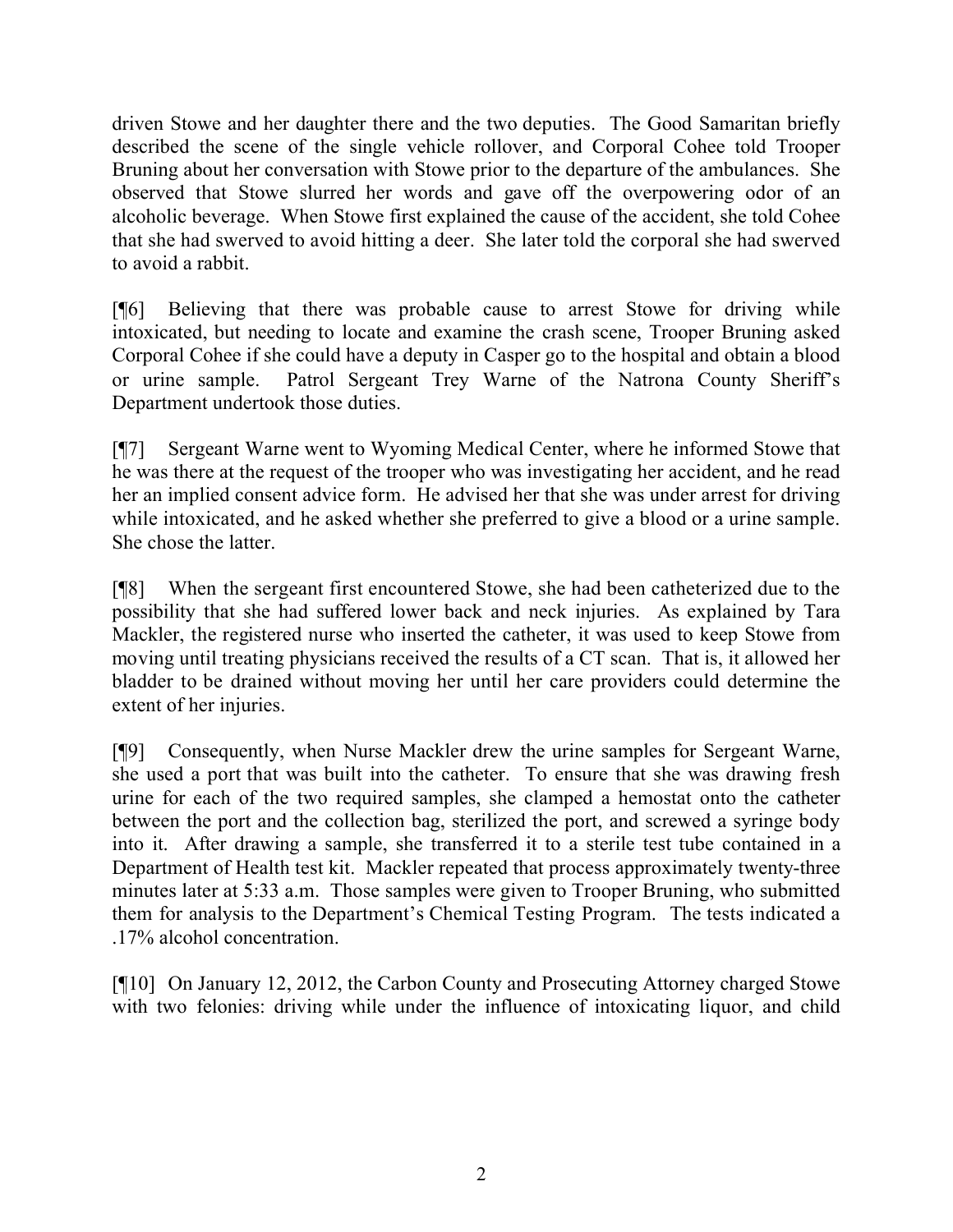endangerment.<sup>2</sup> Approximately nine months later, her attorney filed a motion to suppress the urine test results for the reasons raised in this appeal. Following a hearing in early December of 2012, the district court denied her motion in all respects but one.<sup>3</sup>

[¶11] The court scheduled a change of plea hearing for January 11, 2013 at the request of the parties. Just prior to that hearing, they filed a plea agreement letter signed by Stowe, her attorney, and the prosecutor. As is evident from that document and the ensuing discussion of the agreement at the hearing, the State offered to dismiss the child endangerment charge and cap its sentencing recommendation on the remaining charge. In exchange, Stowe would enter a conditional nolo contendere plea to the felony drunk driving charge, reserving the right to challenge the denial of her suppression motion on appeal. $4$ 

[¶12] The court accepted the plea agreement and Stowe's plea and sentenced her to imprisonment for a term of nineteen to twenty-four months. Stowe timely perfected this appeal.

# **STANDARD OF REVIEW**

[¶13] As we have previously stated:

We review the district court's factual findings on a motion to suppress for clear error. We defer to those findings and view the evidence in the light most favorable to the prevailing party because the district court is in the best position to weigh the evidence, assess the credibility of witnesses, and make the necessary inferences, deductions, and conclusions.

 $\overline{a}$ <sup>2</sup> The former was a felony because it was Stowe's fourth driving under the influence offense in ten years. Wyo. Stat. Ann. § 31-5-233(e) (LexisNexis 2013 & Supp. 2014). The latter was a felony because she previously had been convicted of child endangerment. Wyo. Stat. Ann. § 6-4-403(c) (LexisNexis 2013).

<sup>&</sup>lt;sup>3</sup> Although the court denied Stowe's motion with respect to the suppression of the chemical analysis of her urine, it did suppress the result of tests performed on a sample of her blood which the State conceded was unlawfully collected.

<sup>&</sup>lt;sup>4</sup> The intent to enter a conditional plea was clearly set out in writing in the plea agreement letter, and to that extent it conformed to the requirements of W.R.Cr.P.  $11(a)(2)$ . However, it did not strictly comply with that rule because that writing did not specify the pretrial motion, the adverse determination of which Stowe wanted to challenge. We will overlook that omission because the suppression motion was the only significant motion Stowe filed, and because the transcript of the change of plea hearing leaves no doubt that the parties and the district court knew that she wished to challenge the denial of the suppression motion. *Smith v. State*, 871 P.2d 186, 189 (Wyo. 1994). Nevertheless, we remind the criminal bar that strict compliance with Rule 11(a)(2) is the best practice. *Matthews v. State*, 2014 WY 54, ¶ 15 n.1, 322 P.3d 1279, 1281 n.1 (Wyo. 2014).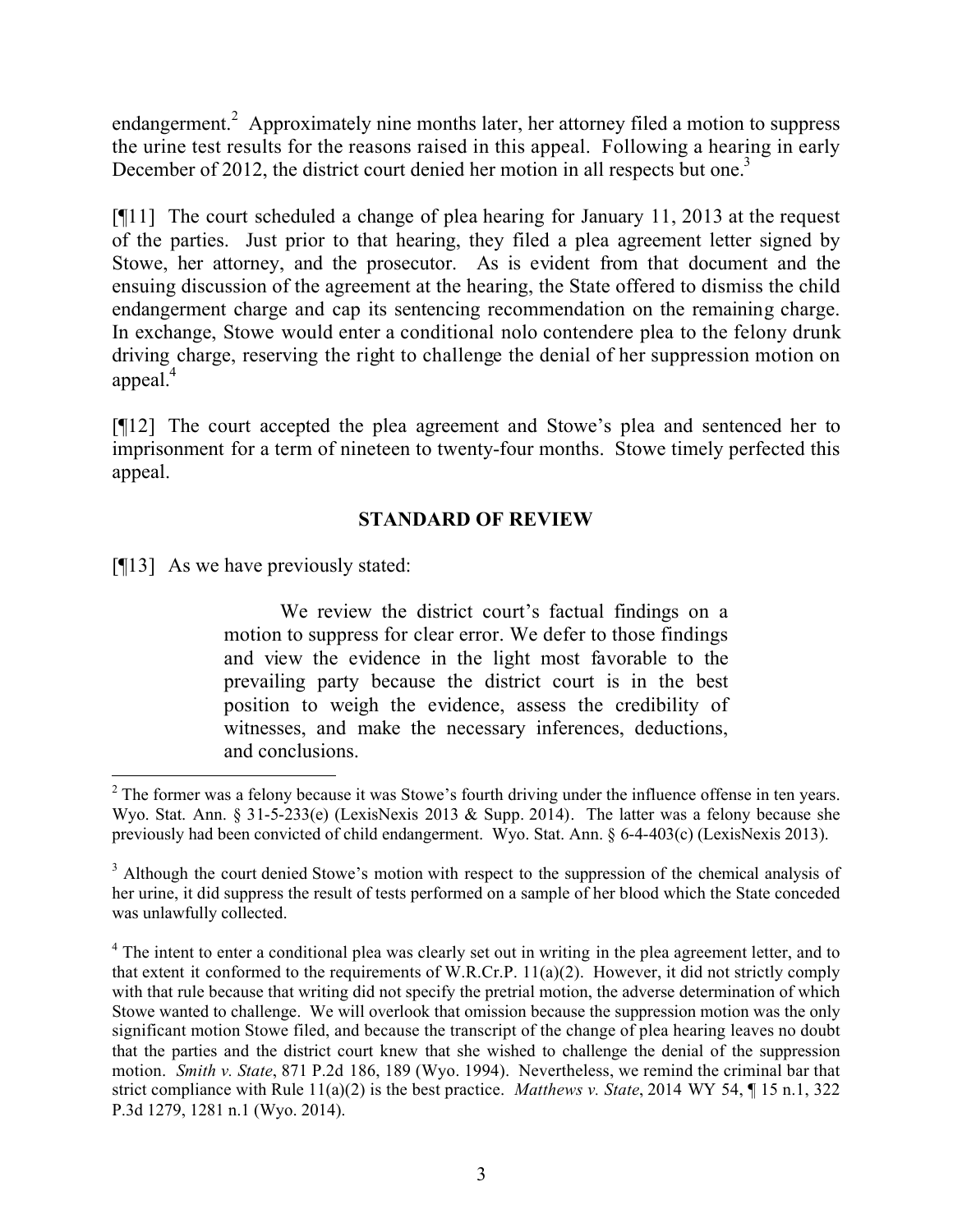*Hunnicutt-Carter v. State*, 2013 WY 103, ¶ 20, 308 P.3d 847, 852 (Wyo. 2013). However, we review *de novo* the district court's ultimate determination as to whether a particular search or seizure was lawful. *Id.* 

#### **DISCUSSION**

#### **Probable Cause**

 $\overline{a}$ 

[¶14] Stowe first argues that Sergeant Warne did not have probable cause to arrest her or arrange to collect her urine as required by Wyo. Stat. Ann.  $\S$  31-6-102(a)(i), which provides as follows:

(a) If arrested for an offense as defined by W.S.  $31-5-233^5$ :

(i) Any person who drives or is in actual physical control of a motor vehicle upon a public street or highway in this state is deemed to have given consent, subject to the provisions of this act, to a chemical test or tests of his blood, breath or urine for the purpose of determining the alcohol concentration or controlled substance content of his blood. The test or tests shall be:

(A) Incidental to a lawful arrest;

(B) Given as promptly as possible after the arrest;

(C) Administered at the direction of a peace officer who has probable cause to believe the person was driving or in actual physical control of a motor vehicle upon a public street or highway in this state in violation of W.S. 31-5- 233(b) or any other law prohibiting driving under the influence as defined by W.S.  $31-5-233(a)(v)$ . The peace officer who requires a test for alcohol concentration pursuant to this section may direct that the test shall be of blood, breath or urine. However, if the officer directs that the test be of the person's blood or urine, the person may choose whether the test shall be of blood or urine. The person shall not have the option if the peace officer has probable cause to believe there is impairment by a controlled substance which is not subject

<sup>&</sup>lt;sup>5</sup> This statute prohibits driving while under the influence of alcohol or a controlled substance.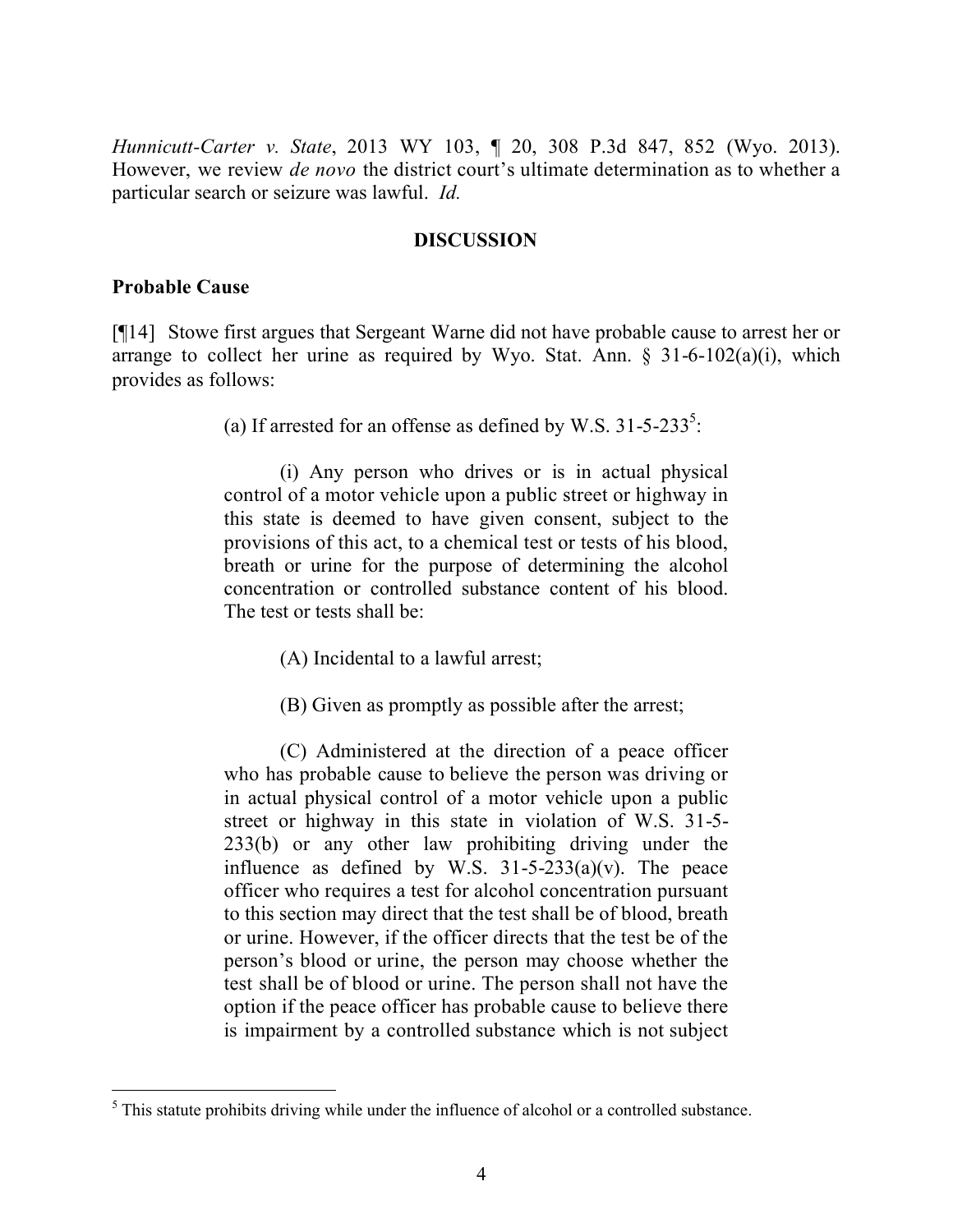to testing by a breath test in which case a blood or urine test may be required, as directed by the peace officer.

Wyo. Stat. Ann. § 31-6-102(a)(i) (LexisNexis 2013).

[¶15] Two subparagraphs of the statute touch upon probable cause. Subparagraph  $(a)(i)(A)$  requires that a test for alcohol be incidental to a "lawful arrest" for driving under the influence. Stowe's arrest without a warrant was "lawful" under the Fourth Amendment to the United States Constitution and Article 1, § 4 of the Wyoming Constitution only if supported by probable cause. *Ostrowski v. State*, 665 P.2d 471, 476 (Wyo. 1983). Subparagraph  $(a)(i)(C)$  directly addresses the same point by requiring that tests for alcohol be administered "at the direction of a peace officer who has probable cause to believe the person was driving" under the influence.<sup>6</sup>

[¶16] Stowe does not go so far as to argue that there was no probable cause to arrest her for driving while intoxicated or to direct that her urine be tested for the presence of alcohol. Her argument is much narrower. She asserts that her arrest and the test were unlawful because Sergeant Warne was not aware of the evidence which established probable cause when he arrested her.

[¶17] Although she does not say it in so many words, Stowe seems to argue that Sergeant Warne, as the officer who directed that the urine test be administered, had to have personal knowledge amounting to probable cause to believe that she was driving under the influence. She also appears to argue that the evidence and probable cause developed by Trooper Bruning cannot be imputed to Sergeant Warne. Those arguments, however, rely on a reading of the statute which would require us to ignore the realities of accident investigation in the vast distances of this state, as well as longstanding Wyoming and federal constitutional law governing warrantless arrests.

[¶18] In interpreting statutes, we seek to determine the legislature's intent:

 $\overline{a}$ 

All statutes must be construed *in pari materia* and, in ascertaining the meaning of a given law, all statutes relating to the same subject or having the same general purpose must be considered and construed in harmony. Statutory construction is a question of law, so our standard of review is de novo. We endeavor to interpret statutes in accordance with the legislature's intent. We begin by making an inquiry respecting the ordinary and obvious meaning of the words

 $6$  "Probable cause for a warrantless arrest exists when, under the totality of the circumstances, a prudent, reasonable, and cautious peace officer would be led to believe that a crime has been or is being committed and the individual arrested is the perpetrator." *Vasco v. State, Dep't of Transp.*, 2011 WY 100, ¶ 15, 253 P.3d 515, 519 (Wyo. 2011).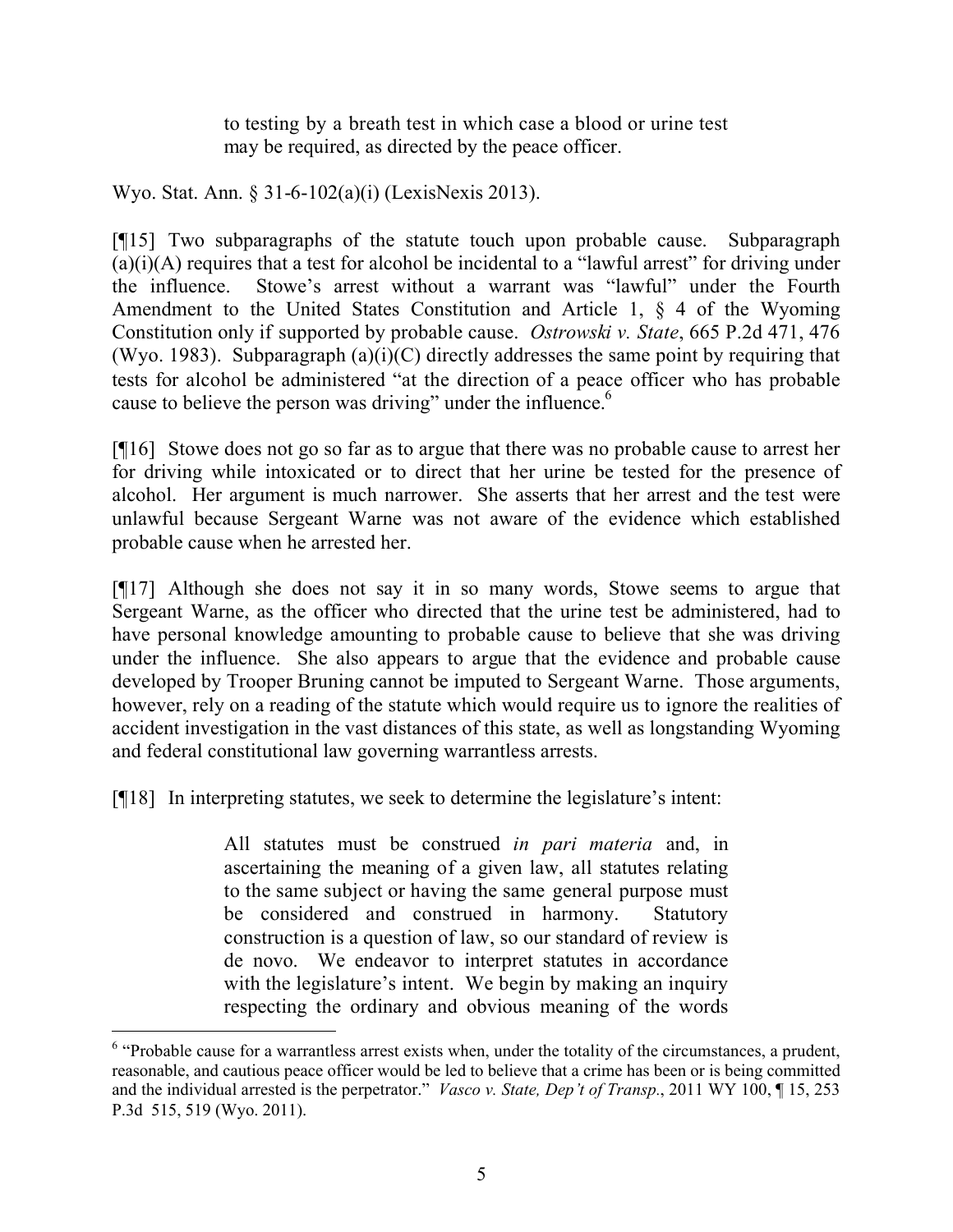employed according to their arrangement and connection. We construe the statute as a whole, giving effect to every word, clause, and sentence, and we construe all parts of the statute *in pari materia*. When a statute is sufficiently clear and unambiguous, we give effect to the plain and ordinary meaning of the words and do not resort to the rules of statutory construction. Moreover, we must not give a statute a meaning that will nullify its operation if it is susceptible of another interpretation.

Moreover, we will not enlarge, stretch, expand, or extend a statute to matters that do not fall within its express provisions.

Only if we determine the language of a statute is ambiguous will we proceed to the next step, which involves applying general principles of statutory construction to the language of the statute in order to construe any ambiguous language to accurately reflect the intent of the legislature. If this Court determines that the language of the statute is not ambiguous, there is no room for further construction. We will apply the language of the statute using its ordinary and obvious meaning.

*Redco Const. v. Profile Properties, LLC*, 2012 WY 24, ¶ 26, 271 P.3d 408, 415-16 (Wyo. 2012) (quoting *Cheyenne Newspapers, Inc. v. Building Code Bd. of Appeals of City of Cheyenne*, 2010 WY 2, ¶ 9, 222 P.3d 158, 162 (Wyo. 2010) (which in turn cites *BP Am. Prod. Co. v. Dep't of Revenue*, 2005 WY 60, ¶ 15, 112 P.3d 596, 604 (Wyo. 2005)).

[¶19] Although Sergeant Warne arranged for Nurse Mackler to collect samples of Stowe's urine, it is uncontested that he did so at the direction of Trooper Bruning as communicated through Corporal Cohee. To suggest that Trooper Bruning cannot be deemed to be the peace officer with probable cause to direct the administration of urine collection and testing would oblige us to find that the legislature intended to require that officers in the trooper's position make an untenable choice. That is, if Bruning could not "direct" the testing without being present at the hospital, he would have had to postpone finding, securing, and investigating the accident scene and proceed to the hospital. Alternatively, he could have driven nearly to Medicine Bow, processed the scene, and then returned to Casper—all the while delaying the collection of Stowe's testable bodily fluids. $7$ 

 $<sup>7</sup>$  Appellant may also suggest that the officer possessing probable cause must relay the information he</sup> possesses to the arresting officer. This would be the law enforcement equivalent of the game of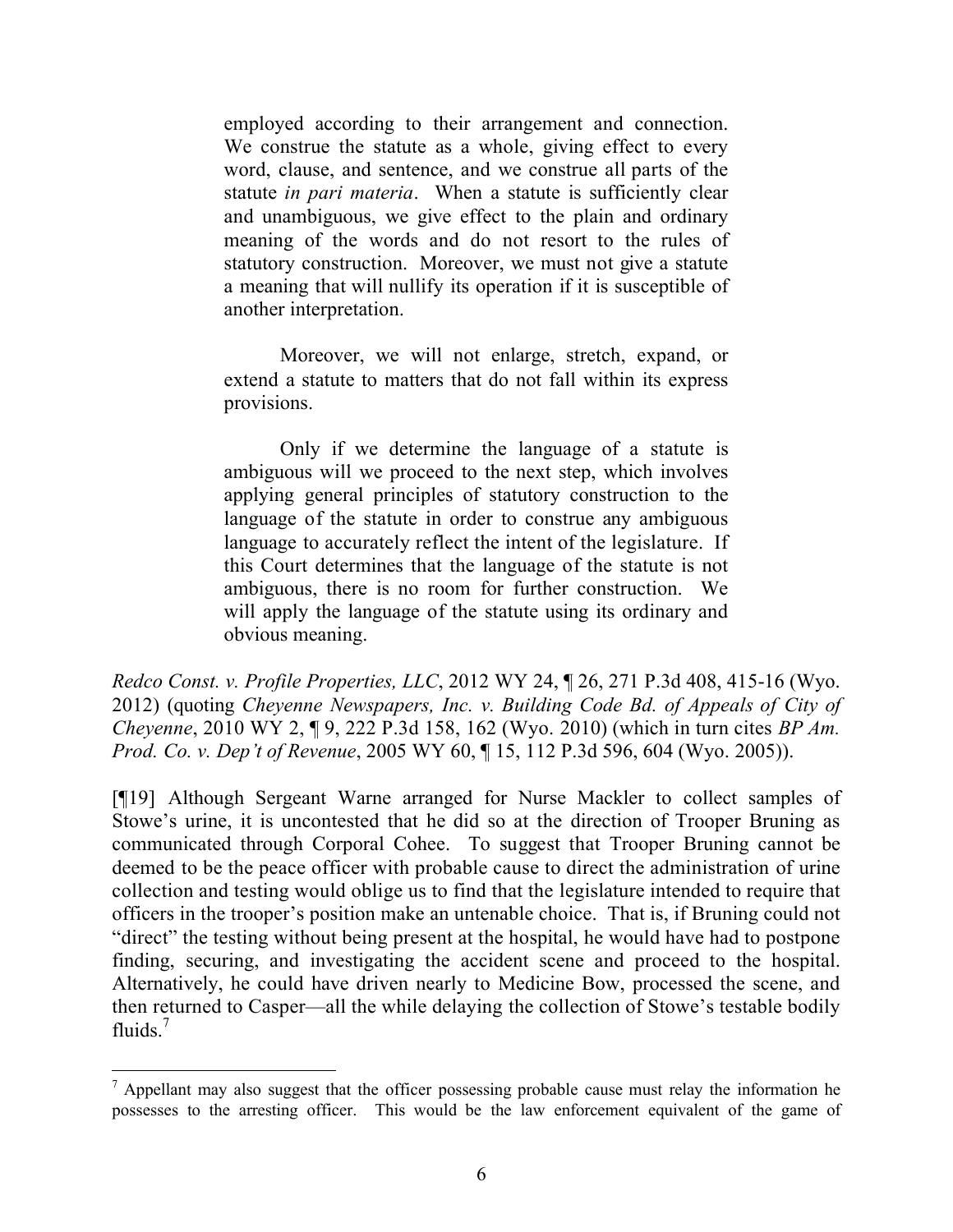[¶20] The record tells us that when Stowe's urine was collected, its alcohol concentration was decreasing, that hospital personnel had given her narcotics and other medications, and that doctors were awaiting the results of a CT scan to determine what further treatment might be necessary. That treatment might or might not have prevented collection of the sample. Nothing in the plain language of the statute indicates that the legislature intended to require law enforcement officers to make the choice Appellant's argument necessarily implies.

[¶21] We presume that the legislature has acted in a thoughtful and rational manner with full knowledge of existing law when it enacts a statute. *DiFelici v. City of Lander*, 2013 WY 141, ¶ 31, 312 P.3d 816, 824 (Wyo. 2013) (citing *Redco Const*., ¶ 37, 271 P.3d at 418). Our constitutional analysis, which we presume was known to the legislature, supports our construction of the statute. In *Ostrowski v. State*, this Court evaluated a warrantless arrest made by a patrol officer solely on the basis that investigators in his agency had disseminated an agency-wide "pick up and hold order" relating to the arrestee. Ostrowski argued that the arrest was illegal because the patrolman was not aware of the facts that gave the investigators probable cause to call for his arrest. We characterized that position as unrealistic and contrary to law, and we held that the arrest was constitutionally valid because collectively the police investigators had developed probable cause when they requested that Ostrowski be picked up and held. We therefore concluded that the arresting officer was entitled to act on the strength of that order. 665 P.2d at 476-77.

[¶22] In affirming the denial of a similar suppression motion, the Tenth Circuit Court of Appeals recently applied the same rule, which it referred to as the "vertical collective knowledge doctrine." It explained as follows:

> Under the vertical collective knowledge doctrine, an arrest or stop is justified when an officer having probable cause or reasonable suspicion instructs another officer to act, even without communicating all of the information necessary to justify the action. [*United States v. Chavez*, 534 F.3d 1338, 1345-46 (10th Cir. 2008)]. In *United States v. Hensley*, 469 U.S. 221, 105 S.Ct. 675, 83 L.Ed.2d 604 (1985), the Supreme Court held that when officers initiated a *Terry* stop based on a flyer or bulletin, reliance on the flyer or bulletin was proper so long as the officers that issued the flyer had a reasonable suspicion about the person it targeted. *Id.* at 231-32, 105 S.Ct. 675. Thus, an officer with reasonable suspicion may

<sup>&</sup>quot;Telephone," and would provide a defendant with no more protection than is available under the existing rules discussed below.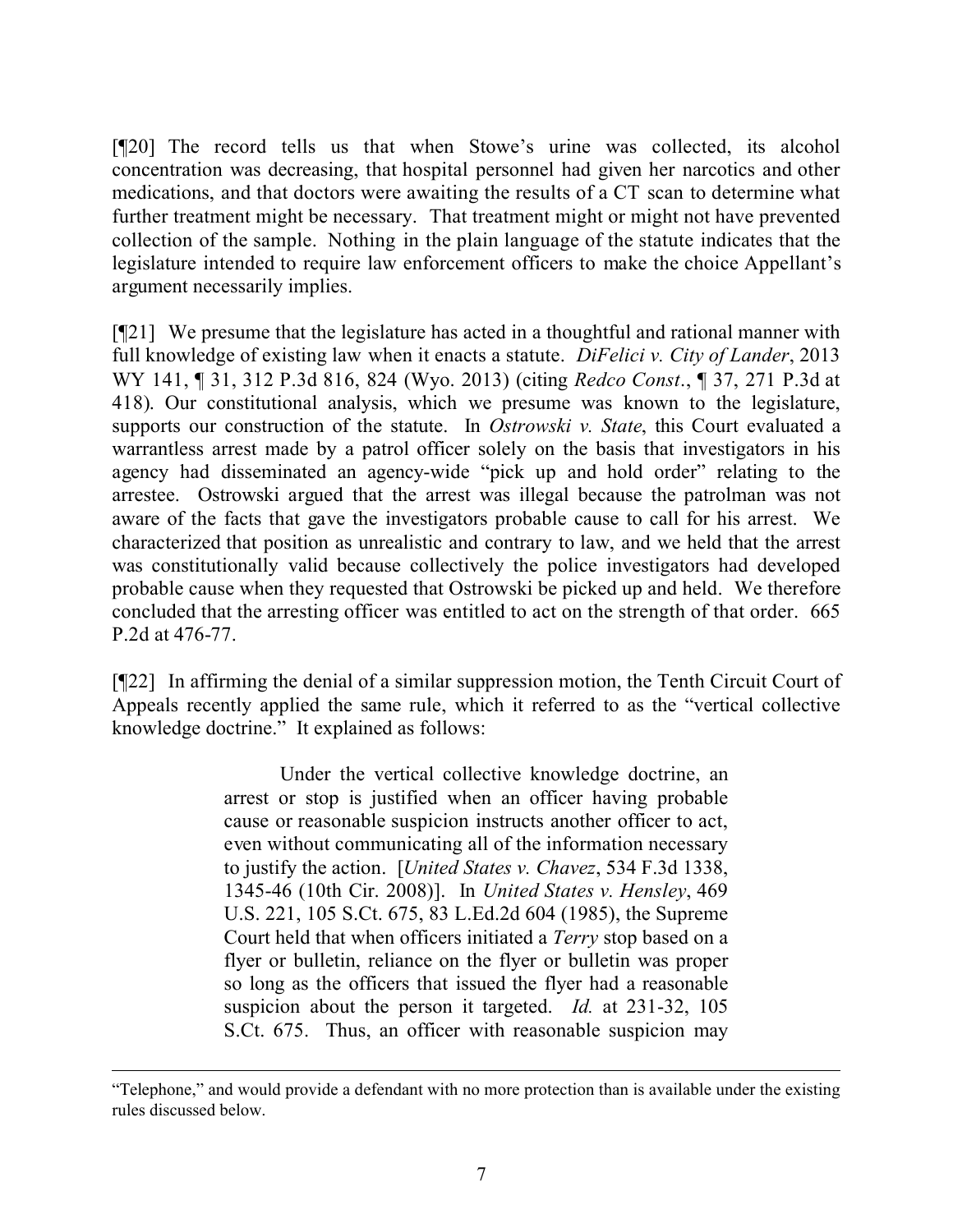instruct another officer to make a *Terry* stop without communicating the basis for the stop, so long as the communicating officer has reasonable suspicion to make the stop himself. *See Chavez*, 534 F.3d at 1347-48 (upholding a stop when federal agent who requested officer to stop the suspect had "all the requisite probable cause components" but did not communicate them to the officer).

*United States v. Whitley*, 680 F.3d 1227, 1234 ( $10<sup>th</sup>$  Cir. 2012) (footnote and emphasis omitted).

[¶23] For the same reasons, Stowe's warrantless arrest by Sergeant Warne was constitutional because it was based on information gathered by Trooper Bruning, and Warne's conduct in arranging to collect a urine sample for testing at the behest of Bruning therefore complied with Wyo. Stat. Ann. § 31-6-102(a).

## **Use of the Catheter**

[¶24] Stowe's second argument, that a scientifically valid urine sample was not drawn from her catheter, is based on a statutory provision which provides that "[c]hemical analysis of the person's . . . urine to be considered valid under this section, shall be performed according to methods approved by the department of health[.]" Wyo. Stat. Ann. § 31-6-105(a) (LexisNexis 2013). The department's rules establish only a few requirements for collecting urine samples. Two samples must be taken approximately thirty minutes apart, and each must be placed in a sample tube containing a preservative, must be sealed to prevent tampering, and must be sent to the chemical testing laboratory. Wyo. Dep't of Health, Rules and Regulations for Chemical Analysis for Alcohol Testing, ch. 3, § 4 (2013). In addition, subsection (c) of that rule provides that "[t]he sample may be collected in a clean container and transferred to the sample tube."

[¶25] To resolve this issue, we must interpret the foregoing regulation. We apply the rules of statutory construction set out above to administrative rules and regulations. *Wilson Advisory Comm. v. Bd. of Cnty. Comm'rs*, 2012 WY 163, ¶ 31, 292 P.3d 855, 863 (Wyo. 2012).

[¶26] Stowe argues that the catheter tubing is a container, that Nurse Mackler did not clean the tubing after taking the first sample, and that therefore the second sample was not collected in conformance with the rule.<sup>8</sup> James Moore of the Wyoming Chemical

<sup>&</sup>lt;sup>8</sup> We note that Appellant's counsel raised this issue only tangentially. When questioning Nurse Mackler, he established that she did not clean or irrigate the catheter tubing, which he characterized as a container, much to her confusion. He did not argue the precise issue he now raises to the district court, which did not therefore directly address it in its thorough decision letter, although it did make general findings which are helpful to our review. We ordinarily do not consider issues not clearly brought to the attention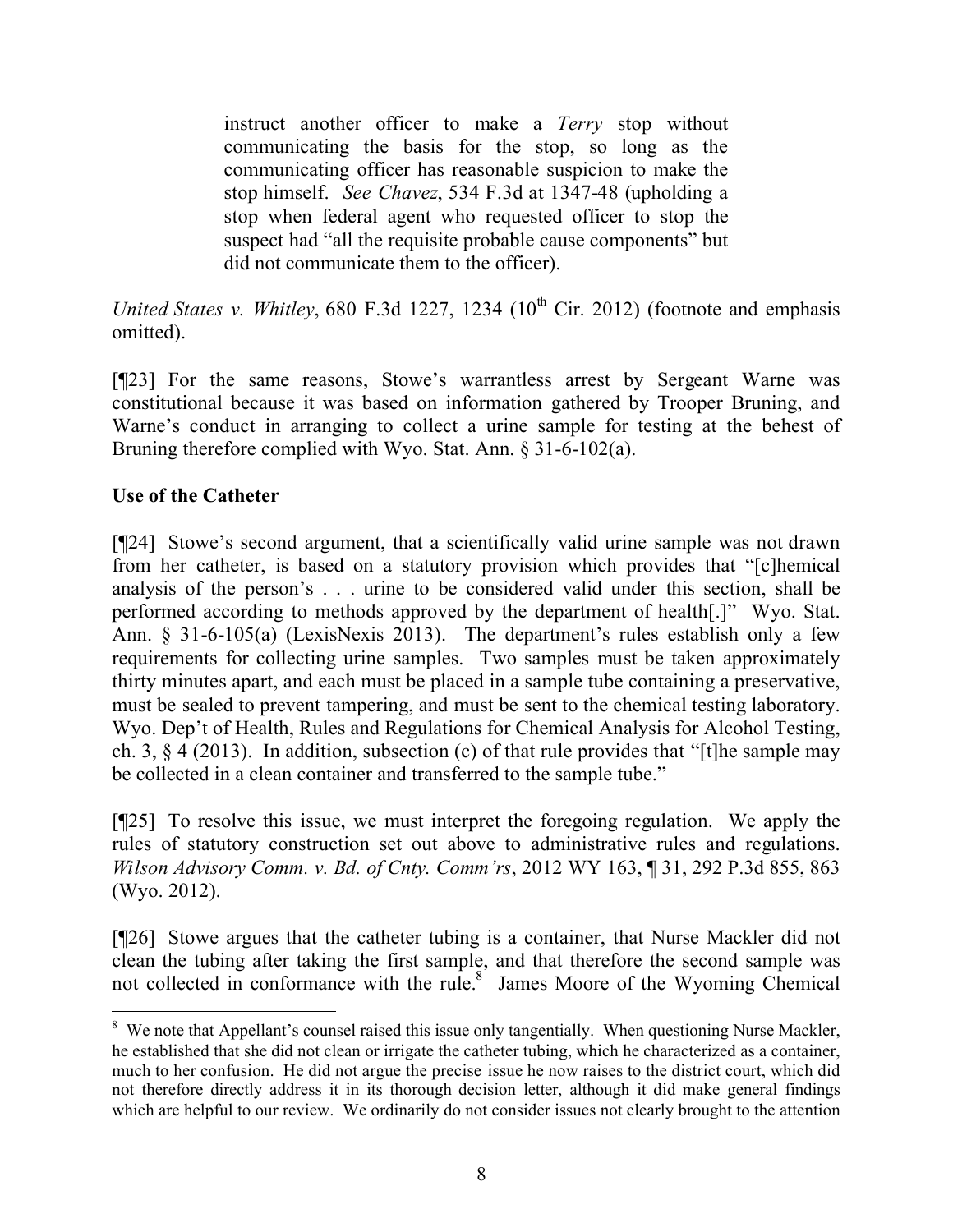Testing Program testified at the hearing on the motion to suppress. He explained that he was familiar with and partially responsible for the development and revision of the rules governing chemical testing. He indicated that Chapter 3, § 4 of the Department rules does not prohibit taking a urine sample from a catheter, and that the rules intentionally do not differentiate between "catheterized samples or free-flow samples or midstream samples or any other type of sample." This was intended to permit flexibility in obtaining urine samples.

[¶27] Moore explained that the only concern with collecting a sample from a catheter would be whether the catheter was properly inserted using a medically accepted and aseptic technique. He testified that a sample taken from a catheter could be preferable to a sample that has gone through the bladder and urinary tract because the catheter sample has less chance of cross-contamination. He also indicated the Department never intended for a catheter to be viewed as a "container" for collection purposes, but that the catheter tube is viewed as the direct source of the urine because the tube is connected directly to the bladder.

[¶28] Mr. Moore's testimony was intended to explain the Department of Health's interpretation of rules it has promulgated. We defer to an agency's interpretation of its own rules unless that interpretation is clearly erroneous or inconsistent with the plain language of the rules. *Wilson Advisory Comm.*, ¶ 22, 292 P.3d at 862 (citing *Powder River Basin Res. Council v. Wyo. Dep't of Envtl. Quality*, 2010 WY 25, ¶ 6, 226 P.3d 809, 813 (Wyo. 2010)).

[¶29] Mr. Moore's testimony as to the Department's interpretation and application of the rule is supported by the plain meaning of the words "tube" and "container." A "tube" is a hollow cylinder used to convey fluids. *Merriam Webster's Collegiate Dictionary* 1266  $(10^{th}$  ed. 2000). Conversely, a "container" is defined as a "receptacle for holding ... goods." *Id* at 249*.* When a catheter is inserted into the bladder, it bypasses the urinary tract and the catheter tube passes the urine into a container. The "containers" used to collect Stowe's urine samples were the syringes.

[¶30] The district court found that Nurse Mackler "drew the urine into a syringe, then handed the syringe to Sergeant Warne who would then transfer the urine into a sample tube" and that she then cleaned the catheter port with iodine prior to each sample draw. The "containers" were the syringes. The district court determined that "[t]here is nothing to suggest that Nurse Mackler failed to use clean syringes to obtain each urine sample. Further, it is illogical that Nurse Mackler would use the same syringe for a second urine draw more than twenty minutes later. . . . [I]t simply does not make sense to now assume

 $\overline{a}$ 

of the district court when a defendant enters a conditional plea. *Kunselman v. State*, 2008 WY 85, ¶ 11, 188 P.3d 567, 569-70 (Wyo. 2008). We reach the merits here only because the limited questioning is in the record, because there are related findings, and because the contention may fall within a subset of the arguments actually made.